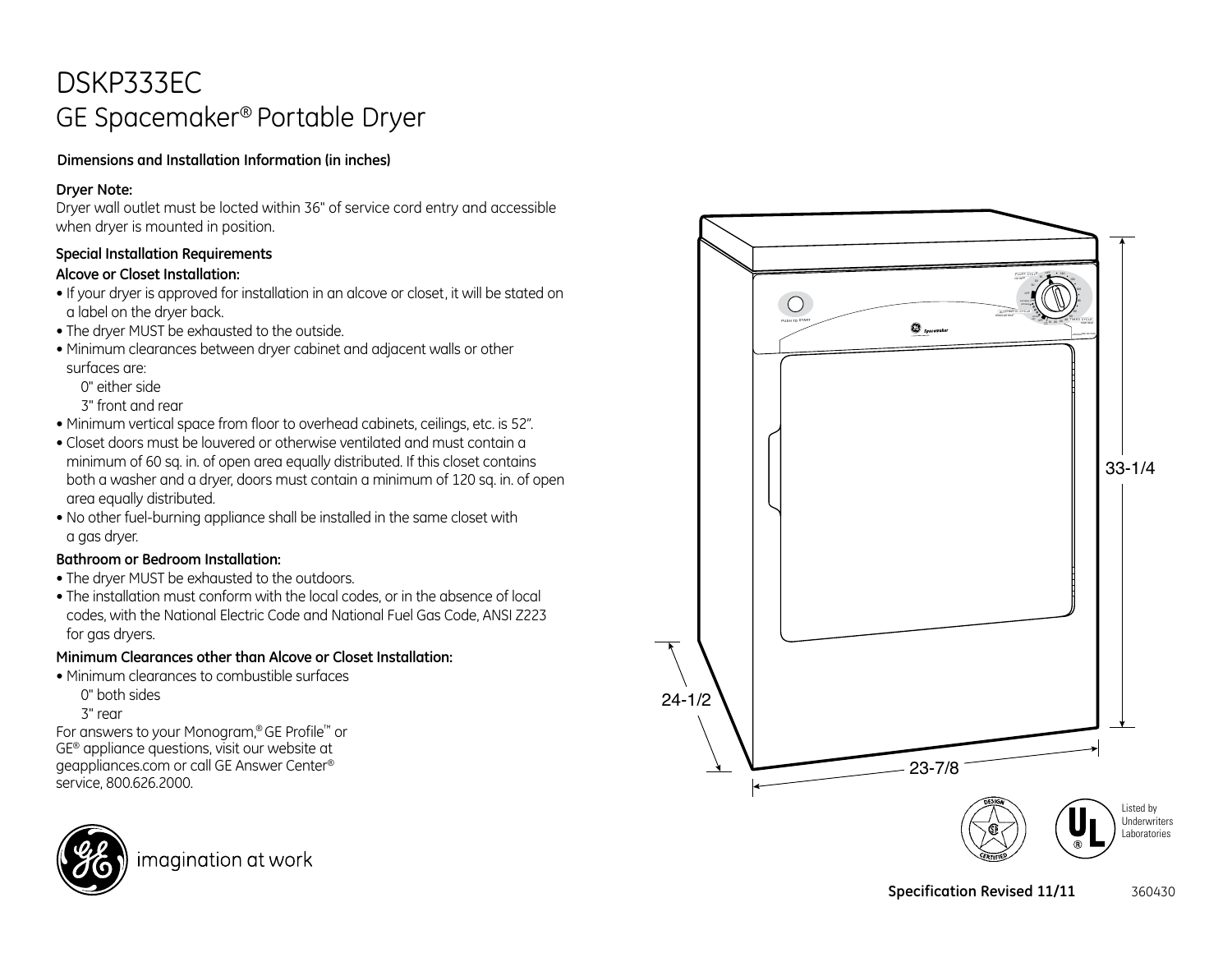# DSKP333EC GE Spacemaker® Portable Dryer

### **Dimensions and Installation Information (in inches)**

|                       |                | <b>Best performance</b>                                            |            |
|-----------------------|----------------|--------------------------------------------------------------------|------------|
| A<br>A                |                | Maximum length of 4"<br>dia. rigid metal duct<br>Exhaust hood type |            |
| -41                   |                |                                                                    |            |
| B                     | Number<br>of   | Α                                                                  | В          |
| Domestic<br>$2 - 1/2$ | $90^{\circ}$   | 4"                                                                 | $2 - 1/2"$ |
| dryer models          | turns          | opening                                                            | opening    |
| DSKS433EB             | 0              | 46 ft.                                                             | 37 ft.     |
| DSKS333EC             | 1              | 38 ft.                                                             | 30 ft.     |
| DSKP333EC             | $\frac{2}{3}$  | 31 ft.                                                             | 22 ft.     |
| <b>WSM2780H</b>       |                | 24 ft.                                                             | 15 ft.     |
|                       | 0              | 56 ft.                                                             | 42 ft.     |
|                       | $\mathbf{1}$   | 46 ft.                                                             | 36 ft.     |
|                       | $\overline{c}$ | 34 ft.                                                             | 28 ft.     |
| <b>WSM2700H</b>       | $\overline{3}$ | 32 ft.                                                             | 18 ft.     |
|                       | 0              | 43 ft.                                                             | 36 ft.     |
| WSM2420D*             | 1              | 33 ft.                                                             | 26 ft.     |
| WSM2480D*             | $\overline{c}$ | 23 ft.                                                             | 16 ft.     |

\*Foil ducting not allowed

For answers to your Monogram,® GE Profile™ or GE® appliance questions, visit our website at geappliances.com or call GE Answer Center® service, 800.626.2000.



#### Please see installation instruction packed with your dryer for complete instructions when using flexible metal (foil type) ducting.

#### **Exhaust Length Calculation:**

**Ducting Materials:**

1. Determine the number of 90° turns needed for your installation. If you exhaust to the side or bottom of dryer, add one turn.

**For complete information, see installation instructions packed with your dryer.**

For best performance, this dryer should be vented with 4" diameter all rigid metal exhaust duct. If rigid metal duct cannot be used, then UL-listed flexible metal (semi-rigid) ducting can be used (Kit WX08X10077). In special installations, it may be necessary to connect the dryer to the house vent using a flexible metal (foil-type) duct. A UL-listed flexible metal (foil-type) duct may be used ONLY in installations where rigid metal or flexible metal (semi-rigid) ducting cannot be used AND where a 4" diameter can be maintained throughout the entire length of the transition duct.

2. The maximum length of 4' rigid (aluminum or galvanized) duct which can be tolerated is shown in the table.

A turn of 45° or less may be ignored. Two 45° turns within the duct length should be treated as a 90° elbow. A turn over 45° should be treated as a 90° elbow.

Dryers **must** be exhausted to the outside.

**Caution:** For personal safety do not terminate exhaust into a chimney, under any enclosed house floor (crawl space), or into an attic, since the accumulated lint could create a fire hazard or moisture could cause damage. Never terminate the exhaust into a common duct or plenum with a kitchen exhaust, since the combination of lint and grease could create a fire hazard.

Exhaust ducts should be terminated in a dampered wall cap to prevent back drafts, bird nesting, etc. The wall cap must also be located at least 12" above the ground or any other obstruction with the opening pointed down.